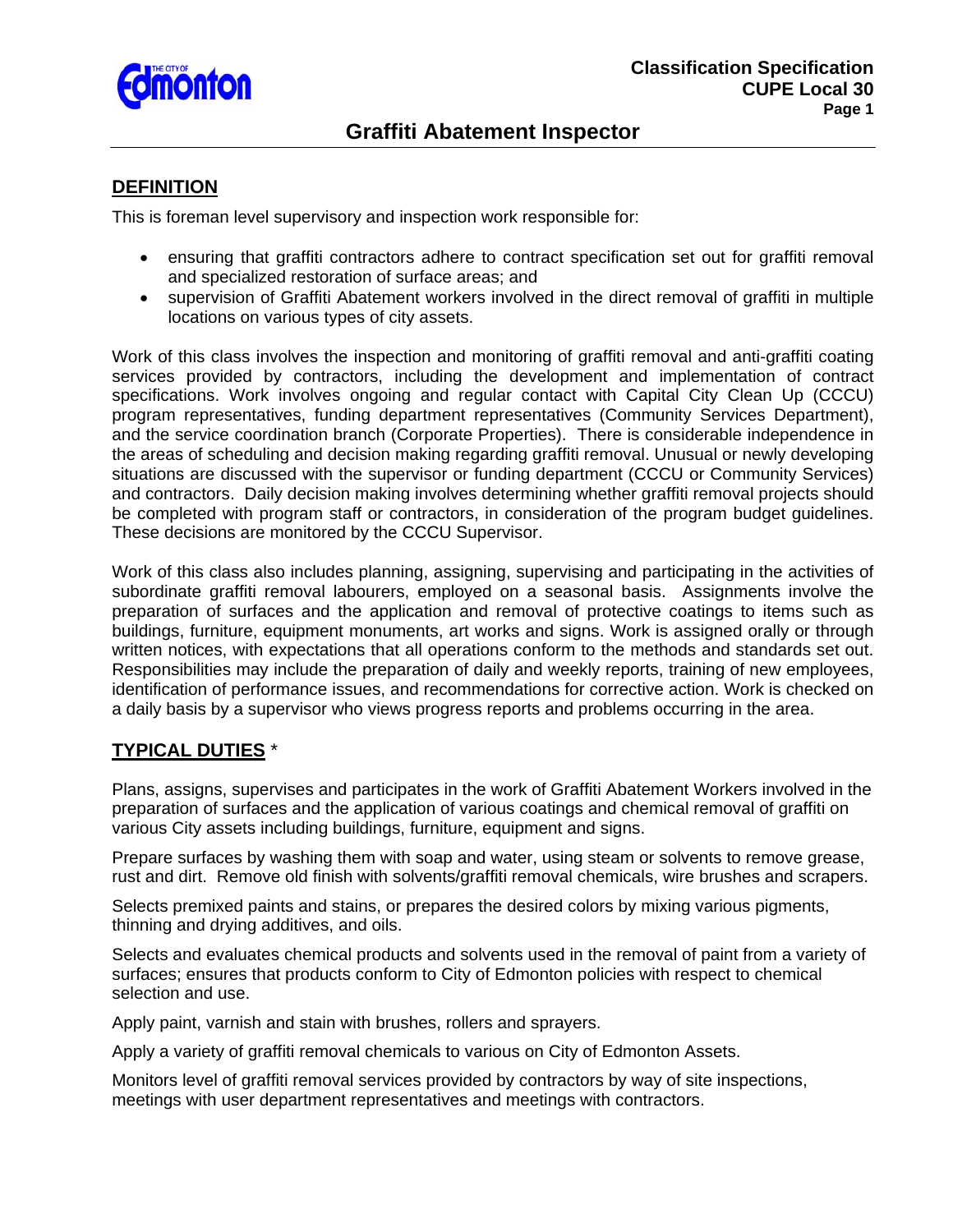

# **Graffiti Abatement Inspector** Page 2

Provide written and verbal reports to user departments, contractors, supervisor and funding department (Capital City Clean Up, Community Services) about the quality of service, problem areas, supervisory issues, etc.

Obtain estimates for non-program graffiti removal and protective coating services, Conducts site tours with contractors.

Make recommendations on awarding or withdrawing contracts from contractors.

Assist in public events coordinated by the funding department.

Perform related duties as required.

## **KNOWLEDGE, ABILITIES AND SKILLS**

Considerable knowledge of methods, standards and equipment used within the custodial and graffiti removal industry.

Some knowledge of the standard methods, materials and equipment employed in the Painter trade.

Considerable knowledge of the occupational hazards and safety precautions applicable to the work.

Ability to effectively supervise the daily ongoing activities of a small team of labourers including performance monitoring, attendance management, and Occupational Health and Safety compliance.

Ability to co-ordinate multiple aspects of the graffiti abatement program and to respond to unforeseen situations such as weather conditions and environmental spills.

Ability to communicate effectively with the subordinates, other department representatives, contractors and the public on matters related to service delivery and to resolve complaints in an expeditious manner.

Ability to effectively interpret and apply the concepts, principles and behaviours consistent with leading, motivating and encouraging staff; ensuring compliance with the City's policies and procedures and representing the City of Edmonton in a professional, honest, respectful, and safe manner.

Ability to communicate clearly and effectively orally and in writing with a variety of personnel in order to achieve effective planning and program delivery.

Ability to accurately estimate graffiti removal costs.

Skill in the use and care of the tools and equipment employed in the custodial, graffiti and painter trades.

Skilled in the use of maintenance software, Microsoft Office applications, and data analysis tools to meet the specific requirements of the job.

The ability to develop, maintain and support collaborative and cooperative working relationships.

Demonstrate a standard of performance that is guided by ethics, organizational values, integrity and respect for others.

Maintains awareness of current policies and procedures which affect the organization, department, branch and section.